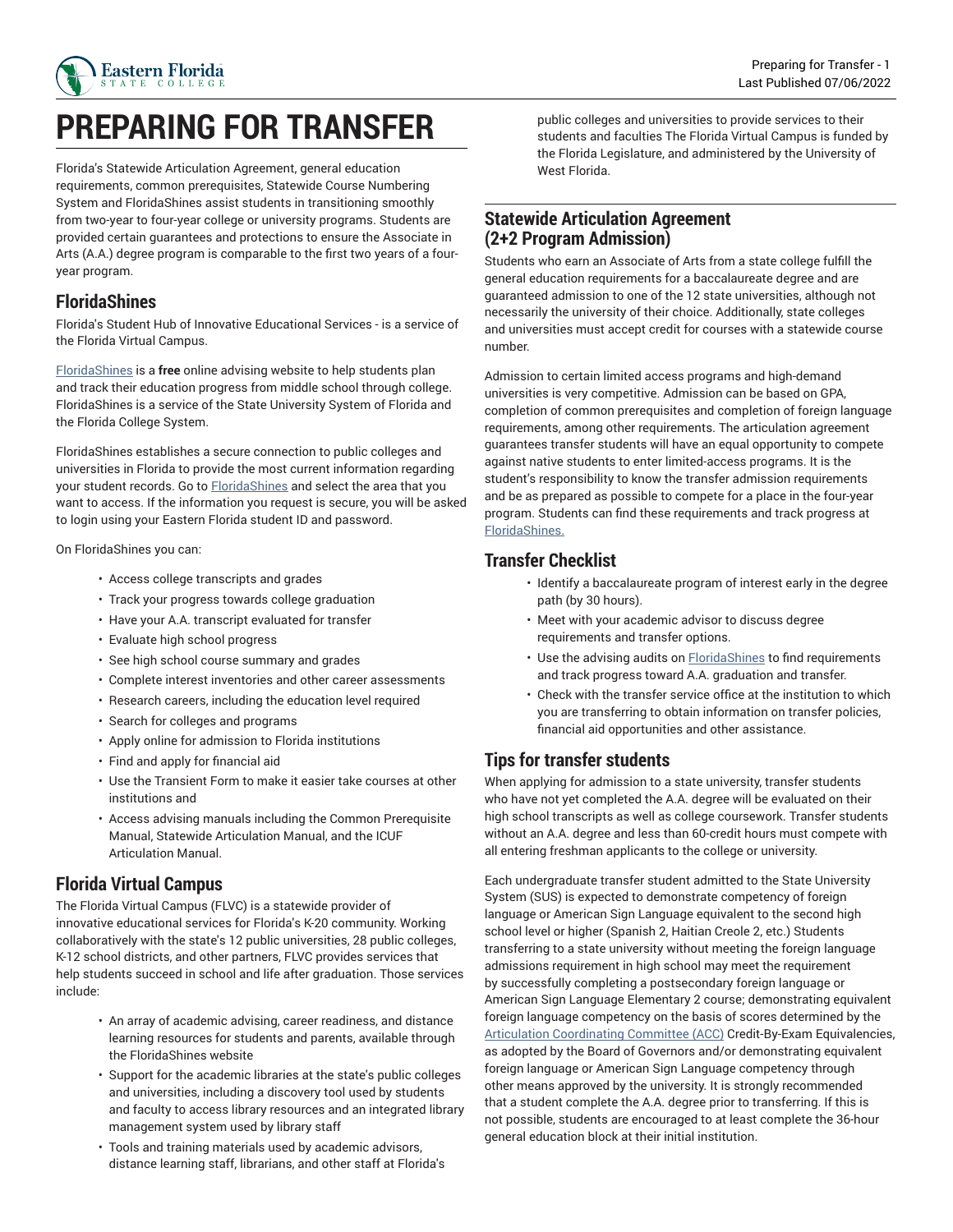

Students wishing to receive accommodations for a disability have a responsibility to inform the disability services center at the four-year institution. A student with a disability may be eligible for a special admission review under Florida law.

A special admission review may apply if documentation can be provided that failure to meet an admission requirement is related to the disability and failure does not constitute a fundamental alteration in the nature of the program. Contact the admissions director for more information.

#### **Articulation Agreements**

Articulation Agreements are formal agreements, or partnerships, between two or more Colleges and Universities documenting the transfer policies for a specific academic program or degree in general.

Eastern Florida students have options as to where they can continue their academic career. The State of Florida already has an articulation agreement between community colleges and the State universities (6A-10.024). This agreement states that any student who graduates with an A.A. Degree will be accepted to one of the twelve state universities. However, the articulation agreement does not guarantee that a student will be immediately accepted into the major of his/her choice within that university. In addition, the agreement guarantees acceptance into one of the state universities, but not necessarily the student's first choice.

The State of Florida also has articulation agreements with several private institutions.

In addition to the agreement within the State University System, Eastern Florida is partnering with many other institutions to expand student options for seamless transition. Some of the agreements are created for students with an EFSC A.S. degree to transfer into a bachelor's degree in a specific major at a specific public or private university.

View the State agreements and Eastern Florida's articulation agreements with other institutions on the [web.](https://www.easternflorida.edu/admissions/registrars-office/credit-evaluation/articulation-agreements.cfm) 

# **Stay Close to Home: Transfer Options**

Both the University of Central Florida and Florida Institute of Technology offer programs designed to ease the transition to these nearby universities. Additionally, EFSC has entered into articulation agreements in different transfer programs with multiple universities.

#### **EFSC Bachelor's Degrees**

Students who earn an A.A. or A.S. degree can continue their education at EFSC in one of the many Bachelors of Applied Science specializations or the Bachelor of Science Degree in Nursing for students who meet the admissions requirements. Request information or apply online by visiting the [website](https://www.easternflorida.edu/academics/bachelors-degrees/).

# **DirectConnect to UCF**

The program helps students prepare for a bachelor's degree program while attending Eastern Florida State College - and makes the transition to UCF smooth and worry-free.

Plus, the admissions process will be easier and faster, and students will enjoy small class sizes and personalized advising. Students can start preparing to finish your bachelor's degree while working on your associate's degree. For more information on the DirectConnect to UCF program visit the program's [website](http://regionalcampuses.ucf.edu/directconnect/)  or call 321.433.7821.

## **EFSC-Florida Tech Track (A.A. to bachelor's degree)**

Florida Institute of Technology has partnered with EFSC to create the EFSC-Florida Tech Track. This is a dual-admissions program designed to help Florida high school graduates pursue an Associate of Arts degree from EFSC followed by a bachelor's degree at Florida Tech's Melbourne campus.

Who is eligible to participate?

- Any Florida high school student who has completed the fulltime undergraduate application process for Florida Tech
- Any currently enrolled Eastern Florida State College Student who applies to Florida Tech before earning 30 credits at EFSC

For more information contact: EFSC–Florida Tech Track Coordinator, Florida Institute of Technology at (321) 674-8030 or visit this [link](https://www.easternflorida.edu/admissions/guaranteed-transfer.cfm).

#### **EFSC-Florida Tech** *SmartTrack* **(Organizational Management BAS to Master of Business Administration Program)**

The *SmartTrack* MBA program gives highly motivated EFSC students in organizational management the chance to take graduate-level course work while still an undergraduate in a bachelor's degree program, allowing participants the opportunity to finish a Florida Tech MBA in less time than a traditional program.

For more information visit the [Florida](https://www.fit.edu/graduate-admissions/smarttrack-mba/) Tech's*SmartTrack* page or contact the EFSC SmartTrack coordinator at 321-433-7241.

#### **Florida Department of Economic Opportunity: Postsecondary Education Employment & Earning Outcomes Report**

[Reports](https://www.fldoe.org/schools/higher-ed/fl-college-system/data-reports/transparency-accountability.stml) provide information about employment and earning outcomes, pursuant to s.445.07.F.S. It focuses on the median first-year earnings of recent graduates and completers from Florida's public postsecondary educational institutions – State University System of Florida, FCS, and District Technical Centers.

# **Transfer Student Bill of Rights**

Students who earn an Associate in Arts degree (A.A.) from a Florida public university, state college, or community college are guaranteed certain rights under the Statewide Articulation Agreement. A list of rights is provided below:

- Admission to one of the state universities, except to limited access programs which have additional admission requirements;
- Acceptance of at least 60 semester hours by the state universities toward the baccalaureate degree;
- Adherence to university requirements and policies based on the catalog in effect at the time the student first entered a Florida public college, provided the student maintains continuous enrollment;
- Transfer of equivalent courses under the Statewide Course Numbering System;
- Acceptance by the state universities of credit earned in accelerated programs (i.e., CLEP, AP, Excelsior College Examinations, Dual Enrollment, Early Admission, International Baccalaureate, and University of Cambridge International Examinations);
- No additional General Education Core requirements;